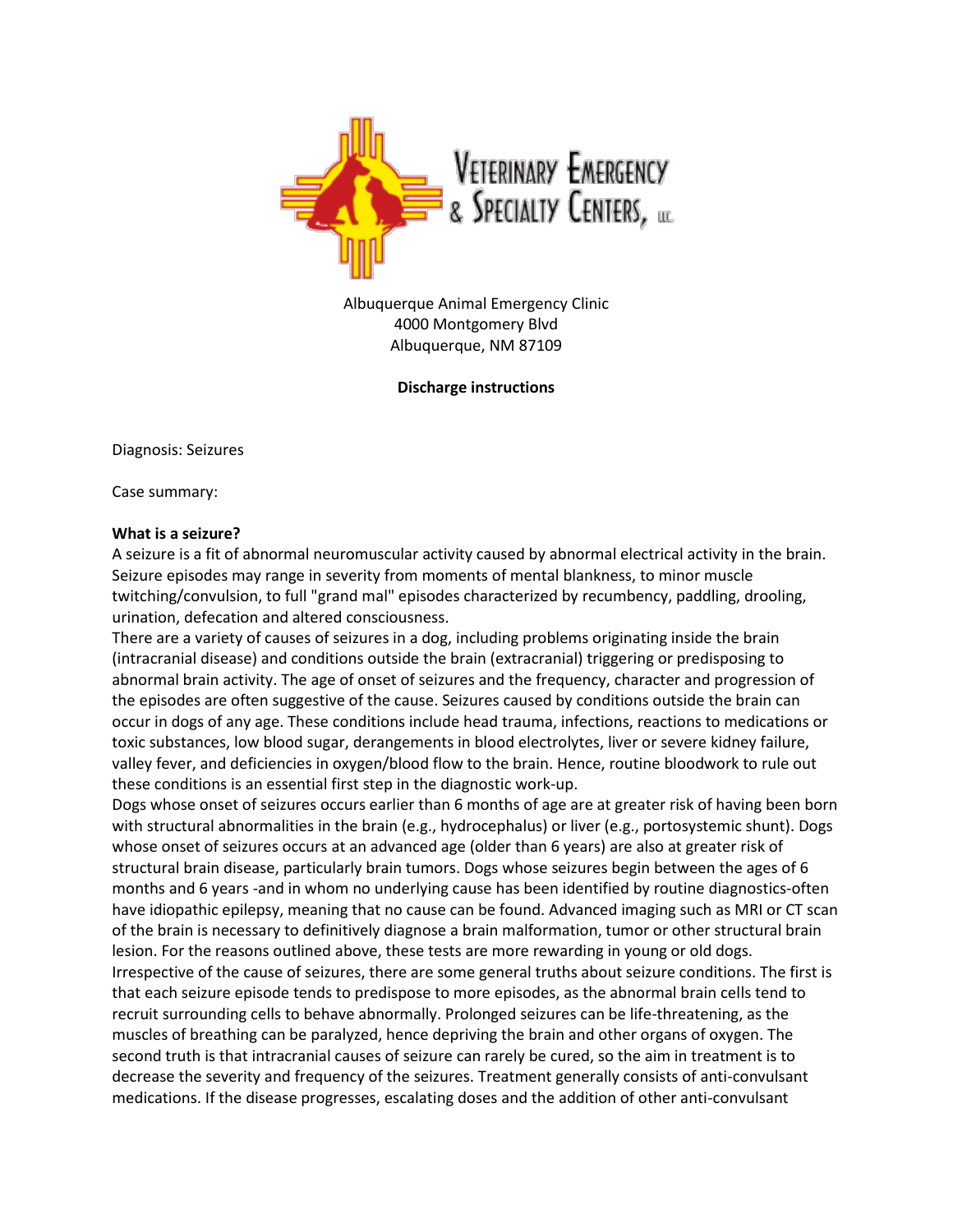medications are often required. Anti-convulsant medications all work by depressing the excitability of brain cells; hence, their side effects include sedation, and the animal commonly experiences a phase of wobbly gait and weakness for the first 2-3 weeks on the medication. Other side effects include increased appetite, thirst, and need to urinate. Periodic blood testing is necessary to ensure therapeutic but nontoxic blood levels of the anti-convulsant medications. Other blood testing may be also necessary to screen for adverse effects on the liver and blood cells.

The decision to begin anticonvulsant medication requires an evaluation of risks and benefits. Commencement of anti-convulsants is often postponed until the animal has had recurrent seizures and demonstrated a trend of increased frequency and severity of episodes. Early in the disease, owners are encouraged to keep a diary documenting the date, duration, and character of the seizures as well as any observed pre- and post-ictal behaviors. It is also helpful in diagnosis to record the episodes on video. Animals whose seizures occur very infrequently (e.g., every 3-6 months) may require no treatment. Some owners become adept at recognizing in their dog an "aura" or period of altered behavior preceding a seizure; these animals may be managed at home with valium administered orally or rectally upon impending seizure. During any seizure episode, it is important not to put your hands in or near the animal's mouth.

**Medications**: Please give the oral medications as directed below. Do NOT discontinue anti-convulsant medications without consulting with a veterinarian.

- 1. Phenobarbital mg tablets Give tablet(s) by mouth twice daily until directed otherwise. Side effects of this medication include increased hunger, increased thirst/drinking, increased urination, ataxia (drunken gait), and sedation. Some pets may experience an increase in liver enzymes. In rare circumstances there can be changes to the red and white blood cells also.
- 2. Levetiracetam regular release (Keppra) \_\_ mg tablets Give \_\_ tablet(s) by mouth every 8 hours until directed otherwise. Side effects of this medication include decreased appetite, sedation, and ataxia
- 3. Levetiracetam EXTENDED release (Keppra) \_\_\_ mg tablets Give \_\_\_ tablet(s) by mouth twice daily until directed otherwise. Side effects of this medication include decreased appetite, sedation, and ataxia
- 4. Zonisamide mg tablets Give tablet(s) by mouth twice daily until directed otherwise. Side effects of this medication include decreased appetite, sedation, and ataxia. This medication can also (rarely) cause liver issues. We recommend that liver bloodwork be rechecked regularly when on this medication.

## **Owner Home Care Instructions:**

- 1. MONITORING: Monitor for lethargy, vomiting, diarrhea, decreased appetite, excessive panting, difficulty breathing, weakness, collapse or anything else, which may be of concern to you. If noted, please contact your regular veterinarian or us right away.
- 2. REASONS TO BE SEEN ON EMERGENCY:
	- A. More than 2 seizures in a 24 hr period
	- B. A seizure lasting 5 min or longer
	- C. Lack of return to normal mentation between seizures. Please also watch for head pressing, abnormal behavior or changes in mentation
- 3. Please keep your pet away from stairs, balconies, or bodies of water to avoid injury in case of a seizure. You may consider keeping your pet confirmed when you are not home in case a seizure occurs they are less likely to injure themselves.